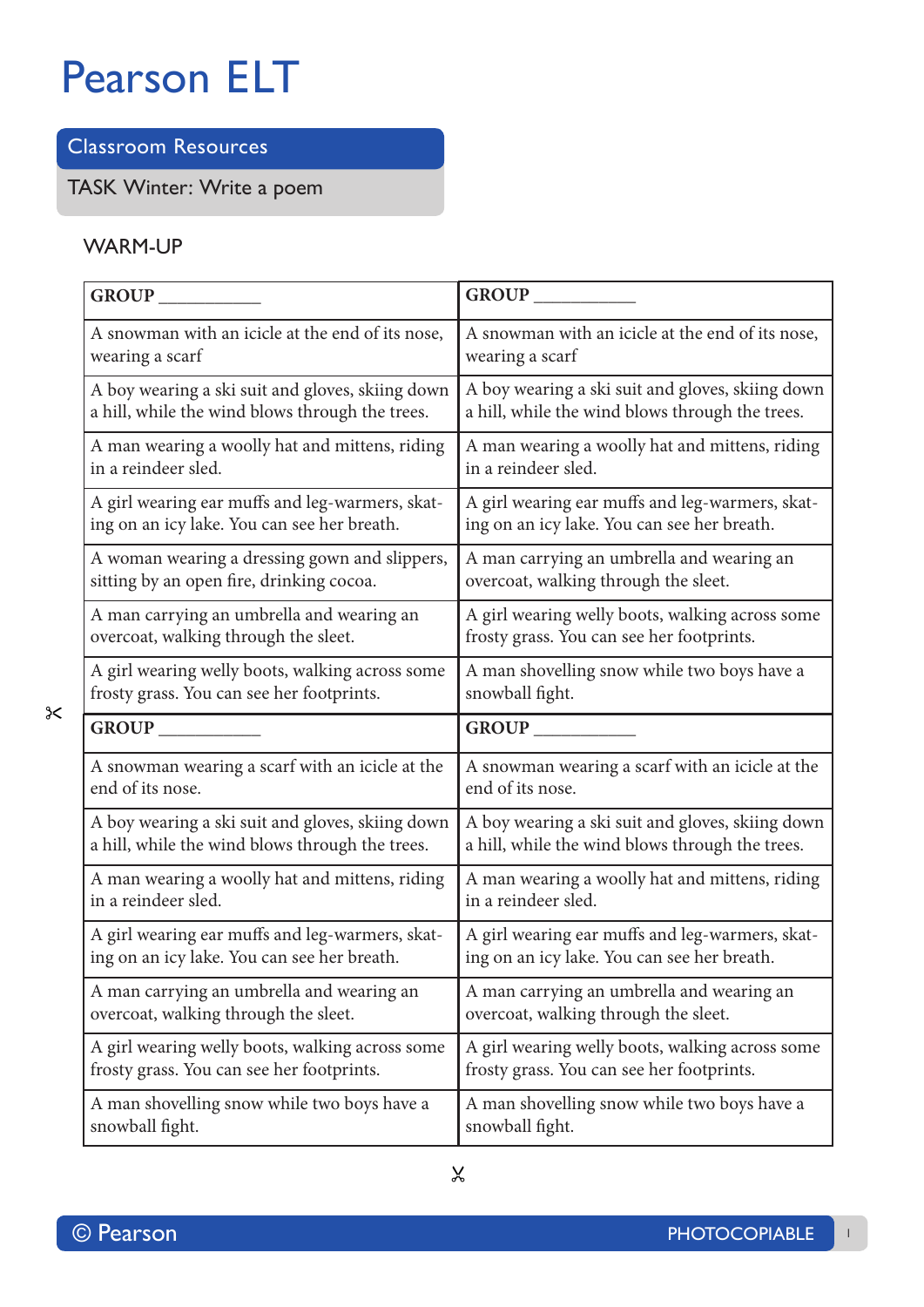**Classroom Resources**

**TASK Winter: Write a poem**

## **TASK PREPARATION**

You are going to study a poem called Winter Time, by Robert Louis Stevenson, who lived from 1850–1894.

*1 First, put the words below in rhyming pairs.*

snow be no night sea white

*2 The poem is written in rhyming couplets. This means that the last word of one line rhymes*  with the last word on the next line. Write the missing lines of the poem using the lines on the *right.* 

| <b>Winter Time</b> |                                                                                                       | The colder countries round the door.                                                                                                                                                                                                                                                                     |
|--------------------|-------------------------------------------------------------------------------------------------------|----------------------------------------------------------------------------------------------------------------------------------------------------------------------------------------------------------------------------------------------------------------------------------------------------------|
| 1<br>3             | Late lies the wintry sun a-bed,<br>A frosty fiery sleepy-head<br>Blinks but an hour or two; and then, | At morning in the dark I rise;<br>To warm my frozen bones a bit;<br>A blood-red orange, sets again.<br>Thick blows my frosty breath abroad;<br>$\bullet$<br>Its frosty pepper up my nose.<br>$\bullet$<br>A frosty, fiery sleepy-head;<br>Me in my comforter and cap;<br>Are frosted like a wedding-cake |
| 5                  | Before the stars have left the skies,                                                                 |                                                                                                                                                                                                                                                                                                          |
| 7                  | And shivering in my nakedness,                                                                        | By the cold candle, bathe and dress.                                                                                                                                                                                                                                                                     |
| 9<br>11            | Close by the jolly fire I sit<br>Or with a reindeer-sled, explore                                     | Glossary<br>$abroad = in$ different directions (This meaning is<br>uncommon. Abroad usually means in/to another<br>country.)<br>$b$ athe = to wash<br>blink = to close and open your eyes very quickly<br>$\text{conforter} = a \, \text{scar}$ (This meaning is old                                     |
| 13                 | When to go out, my nurse doth wrap                                                                    | fashioned. It is not used in modern English.)<br>$doth =$ does (This word is old fashioned. It is not<br>used in modern English.)                                                                                                                                                                        |
| 15                 | The cold wind burns my face, and blows                                                                | $jolly = happy$<br>nakedness = not wearing any clothes                                                                                                                                                                                                                                                   |
| 17                 | Black are my steps on silver sod;                                                                     | nurse = nanny or child-minder<br>$rise = get up$<br>$set =$ When the sun sets, it goes down<br>shiver = to shake your body when you feel cold                                                                                                                                                            |
| 19                 | And tree and house, and hill and lake,                                                                | $sod = a$ piece of ground<br>wrap = to cover something completely                                                                                                                                                                                                                                        |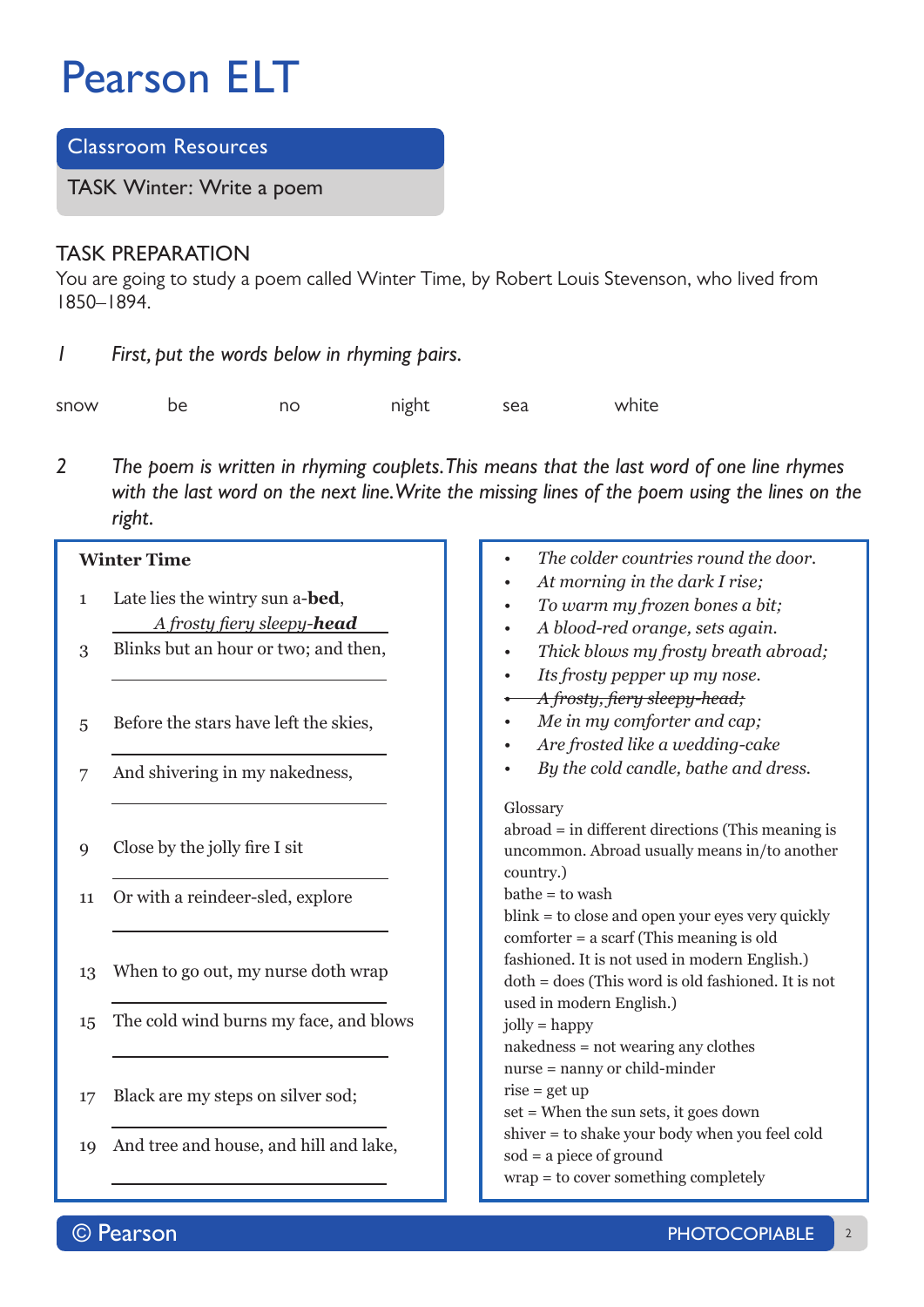**Classroom Resources**

**TASK Winter: Write a poem**

*2 Re-read the poem. Order the pictures according to the poem.* 



- *3 Answer the questions true or false, according to the poem.*
- a In the first verse, the writer refers to the short day length in winter.
- b The second verse describes what the writer does in the evening.
- c In the third verse, the writer describes what he does when he's cold.
- d In verse 4, 'frosty pepper' describes snow blowing in the wind, making him sneeze.
- e In verse 5, the writer describes his black boots.
- *4 In old-fashioned English poetry, poets often use an unusual sentence order. Look at the following sentences from the poem. Change the word order and write them in more 'usual' English.*

*Tip: Start the sentence with a subject, followed by a verb.*

Example: At morning in the dark I rise – I rise in the morning in the dark.

- a Close by the jolly fire I sit
- b Black are my steps on silver sod
- c Thick blows my frosty breath abroad
- *5 Read the poem to yourself. Underline the stressed words. Can you see a pattern?*
- *6 Practise reading the poem in pairs. Emphasize the rhythm of the poem.*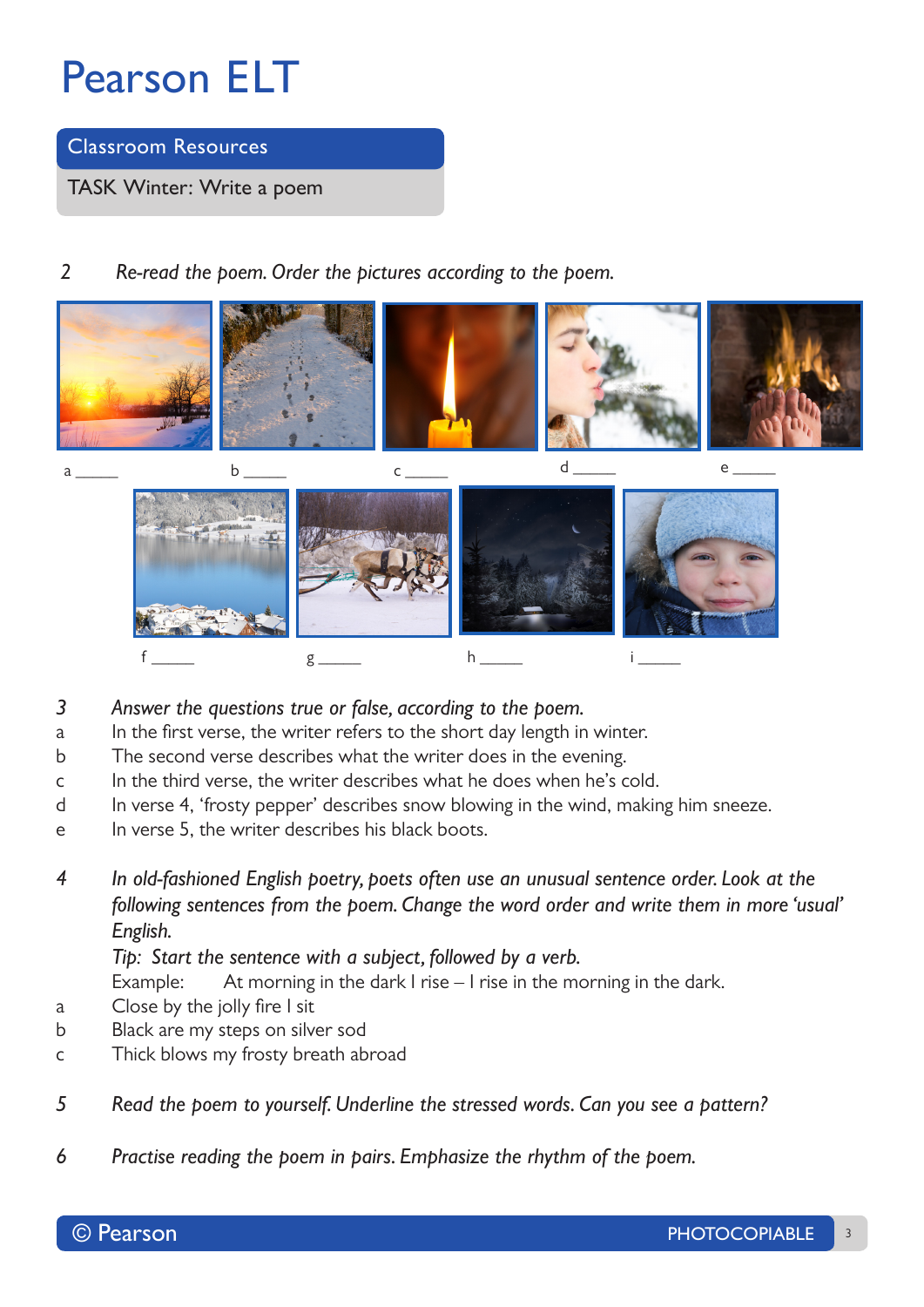**Classroom Resources**

**TASK Winter: Write a poem**

## **TASK**

*You are going to write a poem about winter. Your poem should rhyme.* 

- I First of all, find a word which rhymes with each of the following words. If possible, find a *word which you might use in winter!*
- 1 snow 2 sleet 3 ice 4 scarf 5 glove 6 hat 7 ski 8 skate 9 weather
- 10 frost

## Extension

In order to rhyme, words do not always have the same spelling. Did you know that ...

- • *More* rhymes with *for*, *four*, *law* and *roar*
- • *Bought* rhymes with *port* and *caught*
- Sea rhymes with *knee* and *me*
- • *Learn* rhymes with *turn*
- **Night** rhymes with white
- • *Date* rhymes with *eight*, *great* and *wait*
- Soon rhymes with tune
- • *Own* rhymes with *stone* and *loan*

Read the rhymes aloud.

Can you think of words with the same spellings as those above? (E.g. More, explore, bore, etc.) Do they always rhyme?

- *2 Write a poem about winter. Use rhyming couplets. If possible, try to keep a steady rhythm.*
- *3 Read your poem to the class.*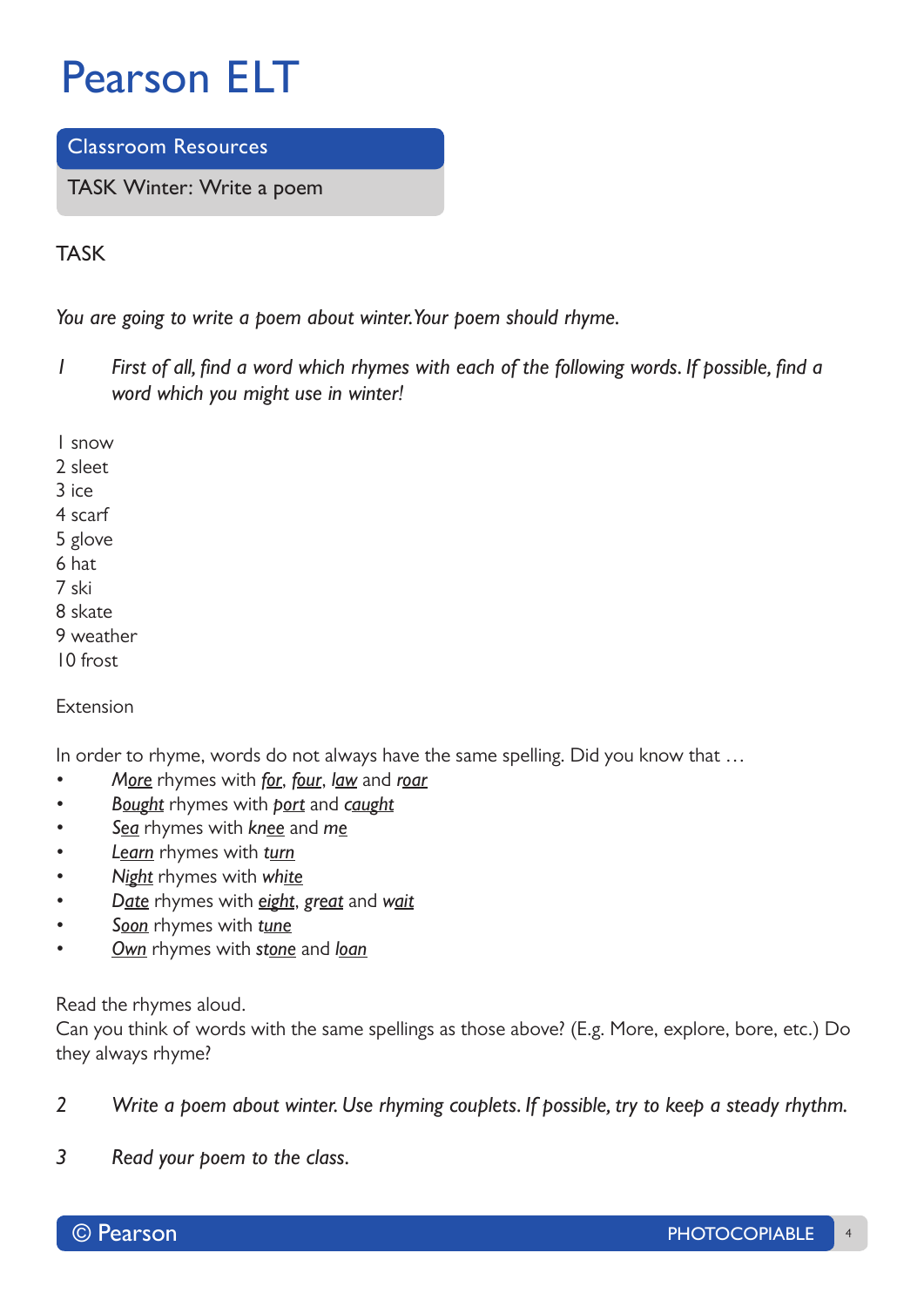## **Classroom Resources**

**TASK Winter: Write a poem**

| Learning Objectives: Reading and under-                                                 | <b>Preparation Time: 10 minutes</b> |
|-----------------------------------------------------------------------------------------|-------------------------------------|
| standing a poem, pronunciation of rhyming<br>words and word stress in poetry; writing a | <b>Completion Time: 50 minutes</b>  |
| poem                                                                                    |                                     |
| Skill/Grammar: Reading, pronunciation,                                                  | Age/Level: Intermediate             |
| writing                                                                                 |                                     |
|                                                                                         |                                     |
| <b>Resources: Winter WARM-UP and TASK</b>                                               |                                     |

You will need:

- I copy of Winter WARM-UP per 8 students
- Set of Learner's Dictionaries (unless students have their own)
- Scissors (1 pair)
- Scrap paper (A4 cut into quarters is appropriate). You will need 4 squares per pair of students
- I copy of Winter Poem per student and I copy of winter TASK per student.

Preparation:

Cut out the four lists in Winter warmer and write group names  $A, B, C...$  / 1, 2, 3... in the spaces provided.

### **WARM-UP**

Instructions

- Tell the class that they will play a drawing and vocabulary game. Put the students in pairs and name each group according to the names you wrote on the lists.
- Tell the students you will give them a slip of paper. They must draw what is on the paper. They may use a dictionary. When they have completed the drawing, they should bring the picture to you. If the picture is correct, they will get another slip of paper. If it is not correct, they must correct it before getting another slip. They will have to draw seven pictures. Students may use dictionaries.
- Cut off the bottom box from each list and hand them out to each pair of students.
- Wait for the students to draw the image and bring it to you. Check their pictures. If they are correct, cut off the next bottom box from that group's table and hand it to them to complete. Do not accept incorrect pictures.
- The first pair to complete the table correctly is the winner.

#### **Follow-up**

- Tell students to put the phrases from the box to one side and look at the pictures. In pairs, students should look at their pictures then describe them. They should say a) what the person in the picture is doing and b) what the person is wearing.
- Students can swap pictures with another pair and describe what they see in the pictures.
- Ask students to note down vocabulary from the game in their notebooks. They could do this in the form of mind maps.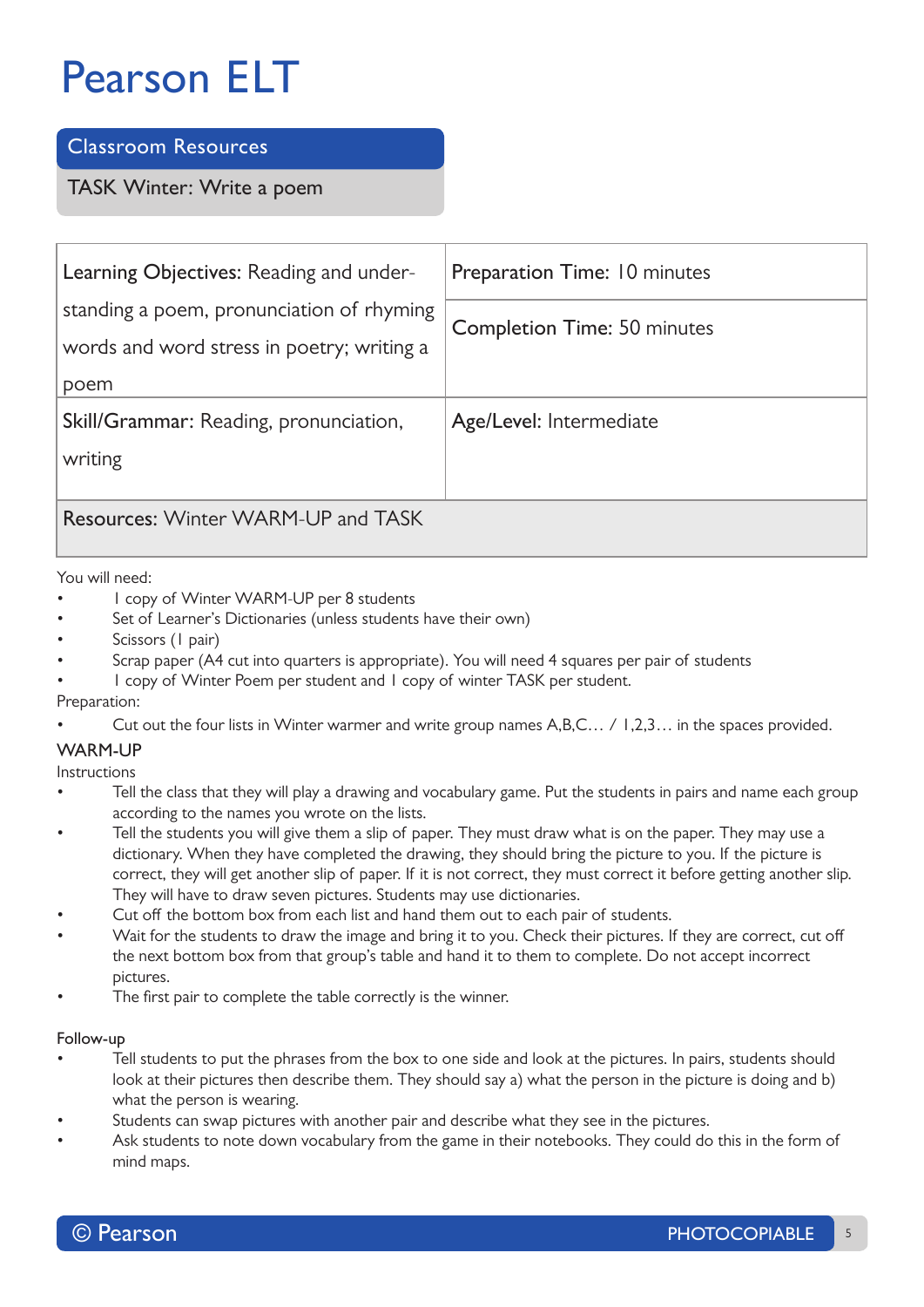**Classroom Resources**

**TASK Winter: Write a poem**

### **TASK PREPARATION**

- Tell the class that they will read a poem about winter. Then they will write their own.
- Write the following words on the board:

 snow - be - no - night - sea - white

- Ask students which of the words rhyme. If necessary, explain that rhyme means to end with the same sound. Explain that in English, words that rhyme do not always have similar spelling. **Answers: snow – no be – sea white – night**
- Hand out copies of the Winter Poem to students. Ask them to complete question 1.
- Draw students' attention to the incomplete poem and the glossary at the bottom. Explain that the poem is in rhyming couplets; that is, that the last word of one line rhymes with the last word on the next line.
- Ask students to complete the poem by finding the line of the poem that rhymes with the last word in the previous line. Tell students to write the lines in full in the spaces provided.
- Check answers

### **Winter Time**

- 1 Late lies the wintry sun a-bed, A frosty, fiery sleepy-head;
- 3 Blinks but an hour or two; and then, A blood-red orange, sets again.
- 5 Before the stars have left the skies, At morning in the dark I rise;
- 7 And shivering in my nakedness, By the cold candle, bathe and dress.
- 9 Close by the jolly fire I sit To warm my frozen bones a bit;
- 11 Or with a reindeer-sled, explore The colder countries round the door.
- 13 When to go out, my nurse doth wrap Me in my comforter and cap;
- 15 The cold wind burns my face, and blows Its frosty pepper up my nose.
- 17 Black are my steps on silver sod; Thick blows my frosty breath abroad;
- 19 And tree and house, and hill and lake, Are frosted like a wedding-cake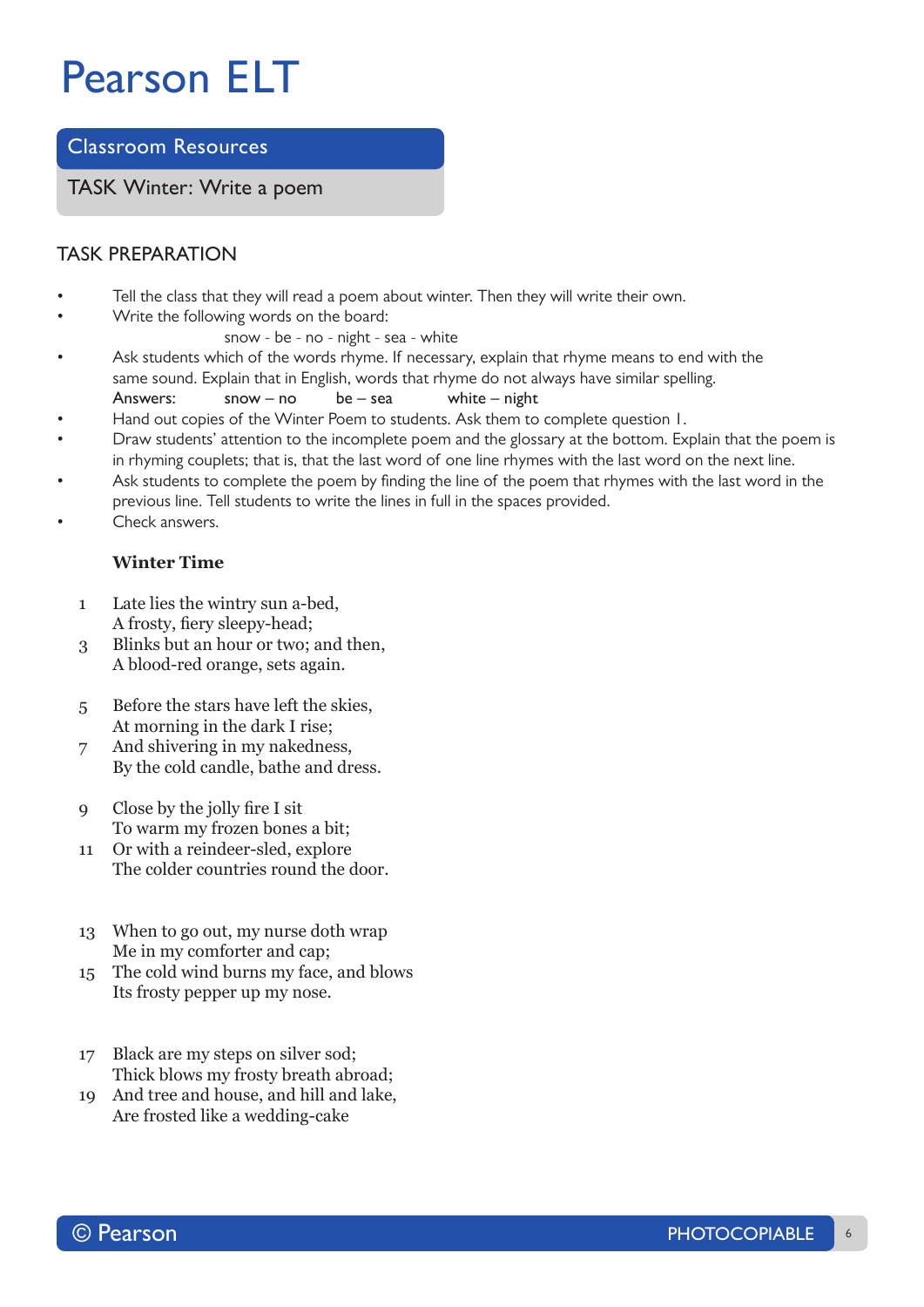### **Classroom Resources**

### **TASK Winter: Write a poem**

Notes on rhymes:

- 'Again' has two possible pronunciations: /əɡen/ and /əgeɪn/. The former rhymes with 'then'. In British English, abroad /əbrɔːd/ and /sɒd/ do not exactly rhyme. In
- American English, they do (/abra:d/ and /sa:d/)
- Hand out the second page of the poem. Tell students that they will do some comprehension exercises to make sure they understand the poem.
- Ask students to complete question 2. They should order the pictures according to the poem.
- Ask students to complete the true or false questions in part 3.

#### **Answers 2**

**a 1 b 7 c 3 d 8 e 4 f 9 g 5 h 2 i 6**

**3**

### **a True b False c False d True e False**

- Write the following line from the poem on the board: *At morning, in the dark I rise.*
- Ask students if 'at' is the usual preposition to be used before 'morning'. Elicit the more usual preposition: 'in the'. Explain that this is 'poetic' license' – the poet has changed some rules of English grammar to avoid repetition of 'in the'.
- Ask if this sentence shows normal sentence structure. Ask them to put the words in a more usual sentence structure. There are three possible answers.

*I rise in the morning in the dark* 

 **OR** 

*I rise in the dark in the morning*

 **OR** 

*In the morning, I rise in the dark*

 Explain that sentence structures ending in a verb are NOT normal in everyday English. They are only seen in English poems. They are used to help the author to use rhymes.

Tell students to rewrite the sentences in part 4 in a more usual sentence structure.

#### **Answers**

- **a I sit close by the jolly fire.**
- **b My steps on (the) silver sod are black OR My steps are black on (the) silver sod.**
- **c My frosty breath blows thick abroad.**
- Write the first two lines of the poem on the board. Read it aloud, emphasizing the stressed syllables as follows. **Late lies** the **win**try **sun** a-**bed**, A **fro**sty, **fi**ery **slee**py-**head**;
- Ask students to identify the stressed syllables. Underline the words as the students identify them.
- Ask students to read the lines aloud.
- Ask students if they can identify a pattern. Elicit the fact that, in most cases, alternate syllables are stressed. The exception is *Late lies*.
- Ask students to read the rest of the poem to themselves, and underline other stressed syllables. Warn them to watch out for exceptions – the stress is not always alternate.